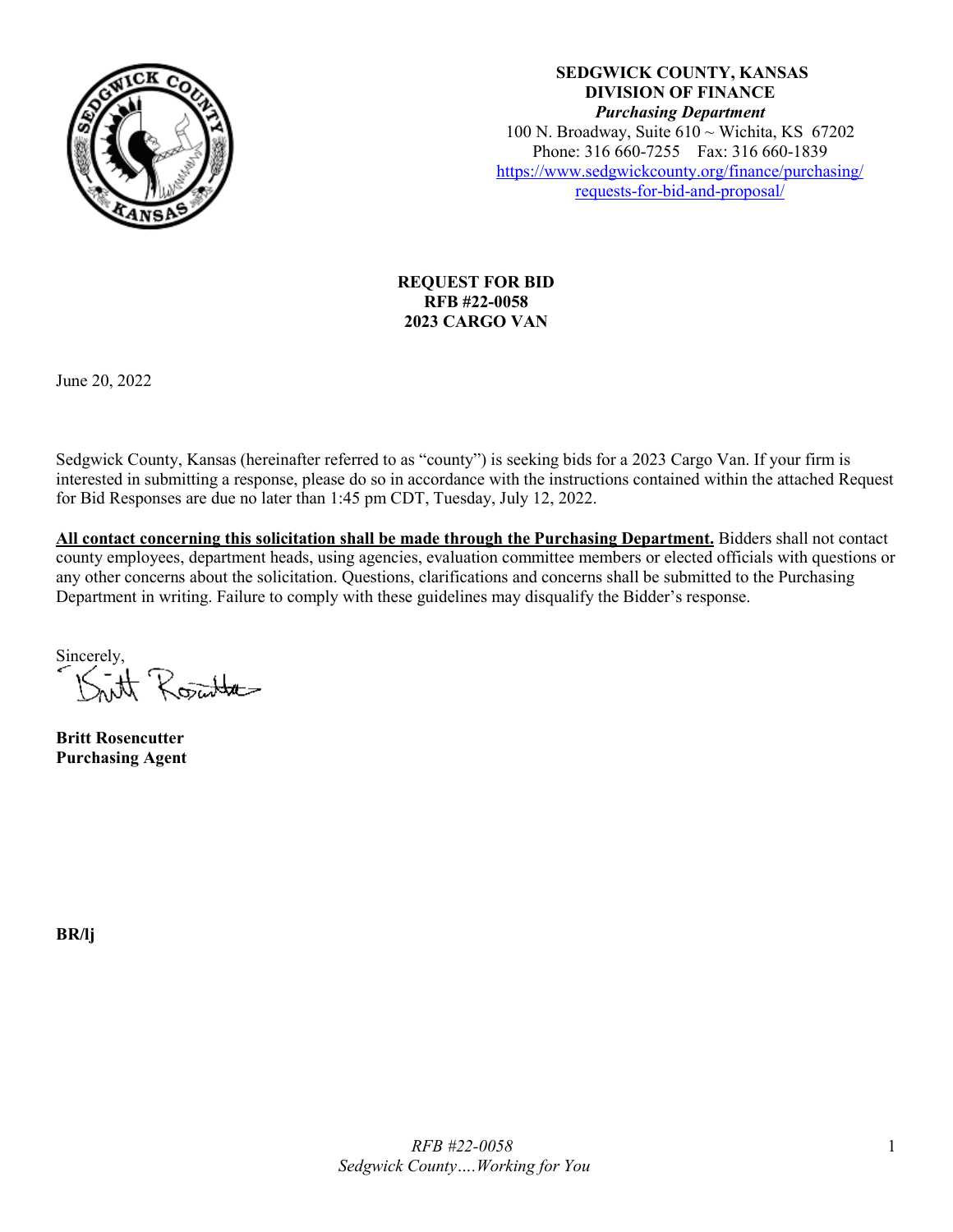#### **Table of Contents**

- <span id="page-1-0"></span>**I. [Purpose](#page-2-0)**
- <span id="page-1-1"></span>**II. [Submittals](#page-2-1)**
- <span id="page-1-2"></span>**III. [Scope of Work](#page-2-2)**
- <span id="page-1-3"></span>**IV. [Sedgwick County's Responsibilities](#page-3-0)**
- <span id="page-1-9"></span><span id="page-1-8"></span><span id="page-1-7"></span><span id="page-1-6"></span><span id="page-1-5"></span><span id="page-1-4"></span>**V. Bid [Terms](#page-3-1)**
	- **A. [Questions and Contact Information](#page-3-2)**
	- **B. [Minimum Firm Qualifications](#page-3-3)**
	- **C. [Evaluation Criteria](#page-3-4)**
	- **D. [Request for Bid](#page-4-0) Timeline**
	- **E. [Contract Period and Payment Terms](#page-4-1)**
	- **F. [Insurance Requirements](#page-4-2)**
	- **G. [Indemnification](#page-5-0)**
	- **H. [Confidential Matters and Data Ownership](#page-5-1)**
	- **I. [Bid Conditions](#page-6-0)**
- <span id="page-1-14"></span><span id="page-1-13"></span><span id="page-1-12"></span><span id="page-1-11"></span><span id="page-1-10"></span>**VI. [Required Response Content](#page-6-1)**
- <span id="page-1-15"></span>**VII. [Response Form](#page-6-2)**
- **VIII. [Response Form 2](#page-8-0)**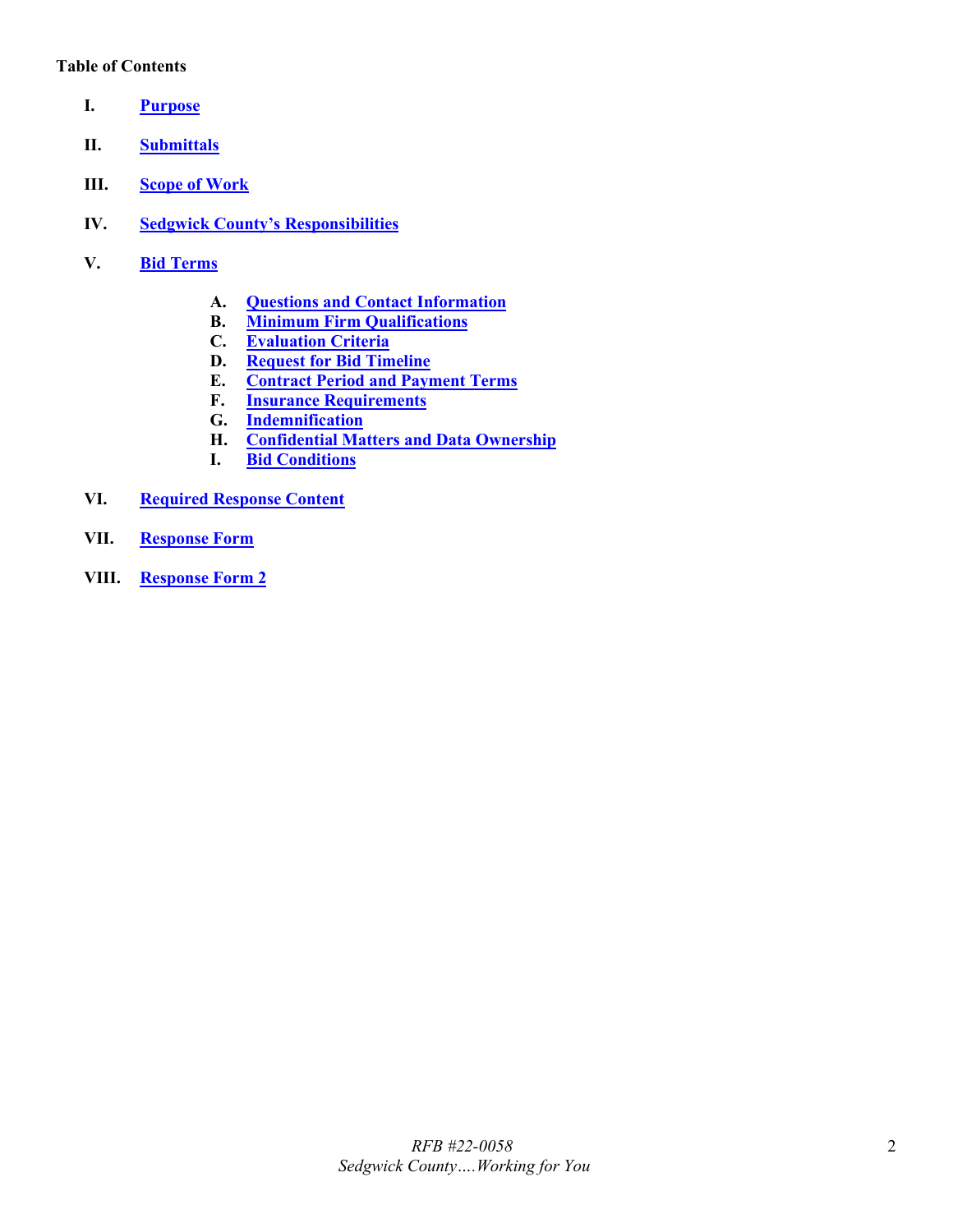### <span id="page-2-0"></span>**I. [Purpose](#page-1-0)**

Sedgwick County, located in south-central Kansas, is one of the most populous of Kansas' 105 counties with a population estimated at more than 514,000 persons. It is the sixteenth largest in area, with 1,008 square miles, and reportedly has the second highest per capita wealth among Kansas' counties. Organizationally, the County is a Commission/Manager entity, employs nearly 2,800 persons, and hosts or provides a full range of municipal services, e.g. – public safety, public works, criminal justice, recreation, entertainment, cultural, human/social, and education.

Sedgwick County is seeking bids for a 2023 Cargo Van, in accordance with the specifications outlined, for Sedgwick County EMS.

#### <span id="page-2-1"></span>**II. [Submittals](#page-1-1)**

Carefully review this Request for Bid. It provides specific technical information necessary to aid participating firms in formulating a thorough response. Should you elect to participate, submit one (1) original **AND** one (1) electronic copy (PDF/Word supplied on a flash drive) of the entire document with any supplementary materials to:

> Britt Rosencutter Sedgwick County Purchasing Department 100 N. Broadway, Suite 610 Wichita, KS 67202

SUBMITTALS are due **NO LATER THAN 1:45 pm CDT, TUESDAY, July 12, 2022**. Late or incomplete responses will not be accepted and will not receive consideration for final award. Vendor is responsible for verifying that their proposal has been received by Sedgwick County Purchasing Department.

Bid responses will be acknowledged and read into record at Bid Opening, which will occur at 2:00 pm CDT, on the due date. We will continue to have Bid Openings for the items listed currently. If you would like to listen in as these bids are read into the record, please dial our Meet Me line  $\omega(316)$  660-7271 at 2:00 pm.

### <span id="page-2-2"></span>**III. [Scope of Work](#page-1-2)**

### **MINIMUM MANDATORY REQUIREMENTS AND SPECIFICATIONS**

- **A.** The following specifications are for the procurement of a 2023 Cargo Van for Fleet Management and EMS.
- **B.** Manufacturer's standard equipment presumed to be included unless otherwise specified.
- **C.** All items bid are to be factory installed unless authorized by Sedgwick County Fleet Management.
- **D.** After award and prior to delivery, an appointment must be made to deliver vehicle to Fleet Management, 1021 Stillwell Wichita, Kansas. Please contact Beau Bergeron at 316-660-7477.
- **E.** Fleet Management will not accept ownership until vehicles have been inspected for compliance with specifications below and Manufacturer's Statement of Origin (MSO) has been delivered.
- **F.** Maintenance manuals to be invoiced separately.
- **G.** Provide all warranty information.
- **H.** Pricing must be quoted as a delivered price.
- **I. Equipment shall meet or exceed the following descriptions. Any additions, deletions, or variations from the following descriptions must be noted.**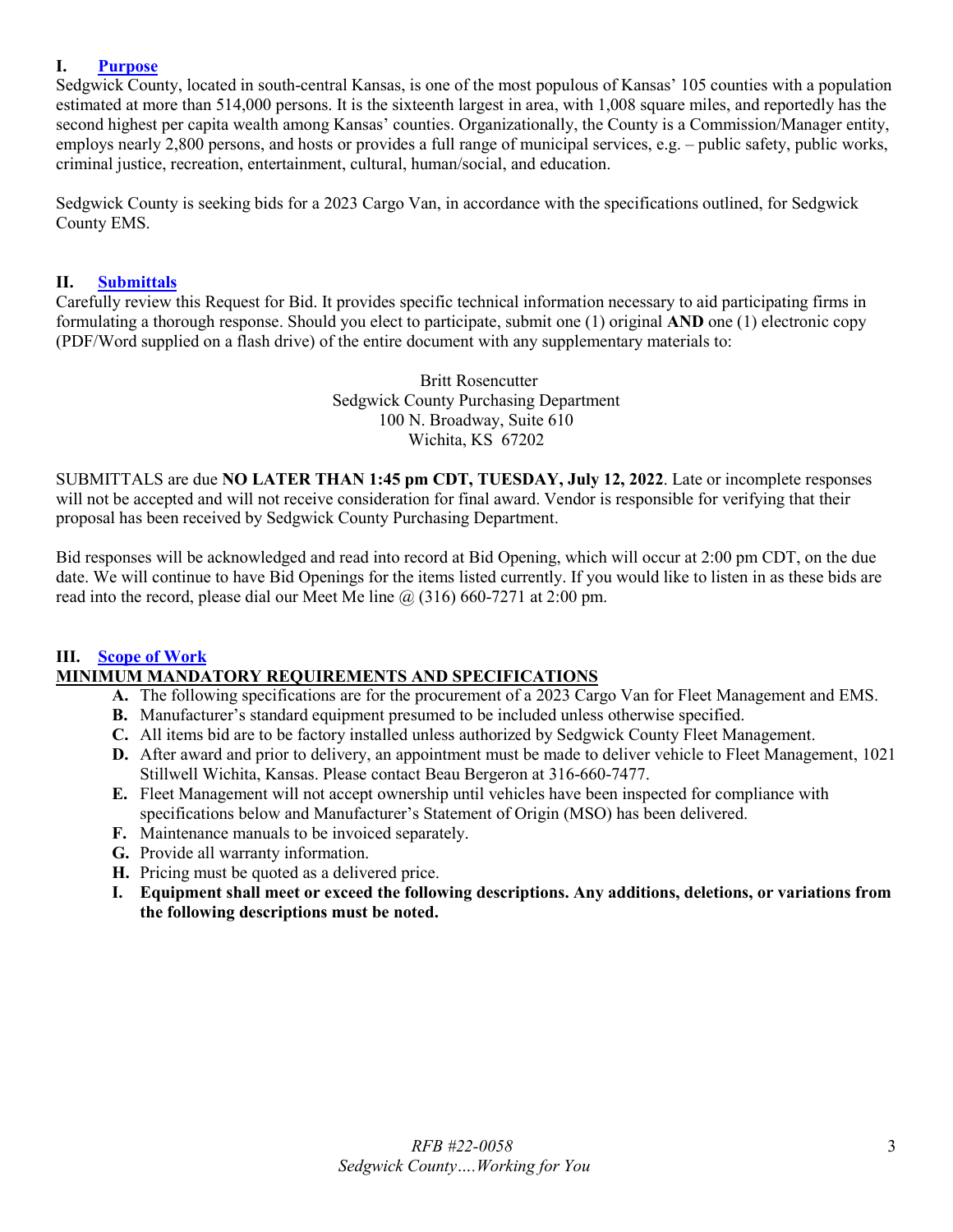| <b>SPECIFICATIONS</b> |                           |                                             | <b>MEETS</b><br><b>SPECIFICATION</b> |    |
|-----------------------|---------------------------|---------------------------------------------|--------------------------------------|----|
|                       |                           | 2023 Cargo Van                              | Yes                                  | No |
|                       | Engine                    | 3.5L V6                                     |                                      |    |
| 2.                    | Wheelbase                 | 147.6 inches (minimum)                      |                                      |    |
| 3.                    | Transmission              | Automatic                                   |                                      |    |
| 4.                    | Drivetrain                | Rear Wheel Drive                            |                                      |    |
| 5.                    | Tires                     | Factory Standard with Spare                 |                                      |    |
| 6.                    | Steering                  | Power with Tilt Wheel and Cruise Control    |                                      |    |
| 7.                    | Air Conditioning and Heat | <b>Factory Installed</b>                    |                                      |    |
| 8.                    | Trailer Hitch             | Basic Tow Package with Hitch                |                                      |    |
| 9.                    | <b>Exterior Color</b>     | White                                       |                                      |    |
| 10.                   | Interior                  | Cloth Seats with Vinyl Flooring             |                                      |    |
|                       |                           | Full Rear Compartment Lighting              |                                      |    |
|                       |                           | Partition to separate cab from cargo area   |                                      |    |
| 11.                   | Keys                      | Three (3) sets. Keyless entry remote        |                                      |    |
| 12.                   | Accessories               | Back Up Alarm                               |                                      |    |
| 13.                   | Manuals                   | Provide one complete set and service manual |                                      |    |

### <span id="page-3-0"></span>**IV. [Sedgwick County's Responsibilities](#page-1-3)**

- Provide information, as legally allowed, in possession of the county, which relates to the county's requirements or which is relevant to this project.
- Designate a person to act as the County Contract Manager with respect to the work to be performed under this contract.
- County reserves the right to make inspections at various points of the project. Contractor agrees to openly participate in said inspections and provide information to the county on the progress, expected completion date and any unforeseen or unexpected complications in the project.

### <span id="page-3-1"></span>**V. Bid [Terms](#page-1-4)**

### A. [Questions and Contact Information](#page-1-5)

<span id="page-3-2"></span>Any questions regarding this document must be submitted in writing to Britt Rosencutter at [britt.rosencutter@sedgwick.gov](mailto:britt.rosencutter@sedgwick.gov) by 5:00 pm CDT, June 23, 2022. Any questions of a substantive nature will be answered in written form as an addendum and posted on the purchasing website at

<https://www.sedgwickcounty.org/finance/purchasing/requests-for-bid-and-proposal/>under the Documents column associated with this bid number by 5:00 pm CDT, June 28, 2022. Firms are responsible for checking the website and acknowledging any addenda on their bid response form.

#### B. [Minimum Firm Qualifications](#page-1-6)

<span id="page-3-3"></span>This section lists the criteria to be considered in evaluating the ability of firms interested in providing the service(s) and/or product(s) specified in this Request for Bid. Firms must meet or exceed these qualifications to be considered for award. Bids submitted must reflect in detail their inclusion as well as the degree to which they can be provided. Any exceptions to the requirements listed should be clearly detailed in proposer's response. Bidders shall:

- 1. Have proper certification(s) or license(s) for the services/product specified in this document.
- 2. Ensure that project work meets all local, state and federal laws, regulations and ordinances.
- 3. Have the capacity to acquire all required permits, bonds, escrows or insurances.
- 4. Provide appropriate project supervision and quality control procedures.
- <span id="page-3-4"></span>5. Have appropriate material, equipment and labor to perform job safely and efficiently. *All costs associated with meeting this requirement will be the sole responsibility of the vendor.*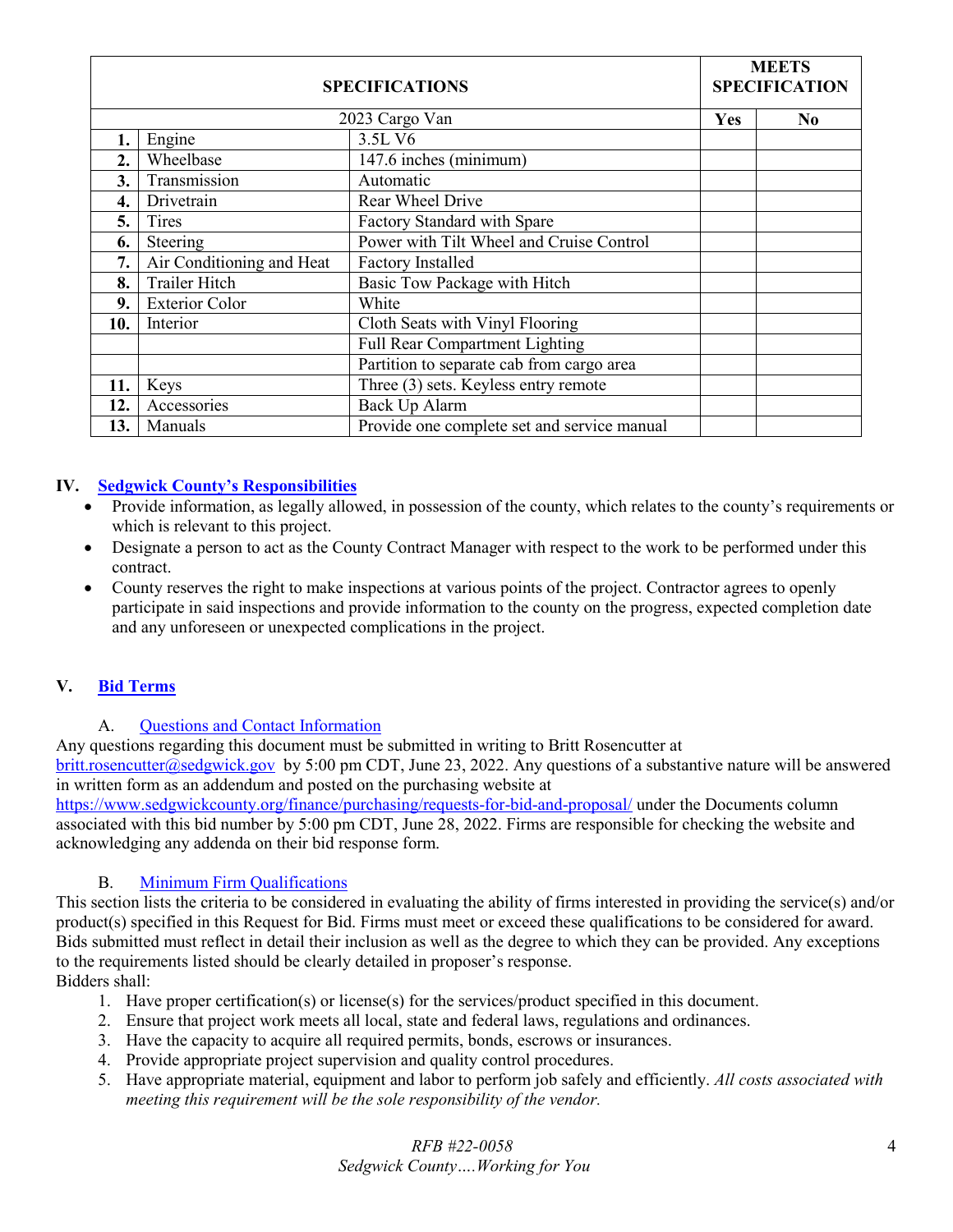### C. [Evaluation Criteria](#page-1-7)

An award will be made to the lowest responsible and responsive bidder.

# D. [Request for Bid](#page-1-8) Timeline

<span id="page-4-0"></span>The following dates are provided for information purposes and are subject to change without notice. Contact the Purchasing Department at (316) 660-7255 to confirm any and all dates**.** 

| Distribution of Request for Bid to interested parties                        | June 20, 2022         |
|------------------------------------------------------------------------------|-----------------------|
| Clarification, Information and Questions submitted in writing by 5:00 pm CDT | June 23, 2022         |
| Addendum Issued by 5:00 pm CDT                                               | <b>June 28, 2022</b>  |
| Sealed Bid due before 1:45 pm CDT                                            | <b>July 12, 2022</b>  |
| Board of Bids and Contracts Recommendation                                   | <b>July 28, 2022</b>  |
| Board of County Commission Award                                             | <b>August 3, 2022</b> |

# E. [Contract Period and Payment Terms](#page-1-9)

<span id="page-4-1"></span>A contractual period will begin following Board of County Commissioners (BoCC) approval of the successful firm(s) for this vehicle.

County may cancel its obligations herein upon thirty-day (30) prior written notice to the other party. It is understood that funding may cease or be reduced at any time, and in the event that adequate funds are not available to meet the obligations hereunder, either party reserves the right to terminate this agreement upon thirty (30) days prior written notice to the other. Payment will be remitted following receipt of monthly detailed invoice.

## Payment and Invoice Provisions

[https://www.sedgwickcounty.org/media/39239/payment\\_and\\_invoice\\_provisions.pdf](https://www.sedgwickcounty.org/media/39239/payment_and_invoice_provisions.pdf)

# F. [Insurance Requirements](#page-1-10)

<span id="page-4-2"></span>Liability insurance coverage indicated below must be considered as primary and not as excess insurance. If required, Contractor's professional liability/errors and omissions insurance shall (i) have a policy retroactive date prior to the date any professional services are provided for this project, and (ii) be maintained for a minimum of three (3) years past completion of the project. Contractor shall furnish a certificate evidencing such coverage, with County listed as an additional insured including both ongoing and completed operations, except for professional liability, workers' compensation and employer's liability. **Certificate shall be provided prior to award of contract.** Certificate shall remain in force during the duration of the project/services and will not be canceled, reduced, modified, limited, or restricted until thirty (30) days after County receives written notice of such change. All insurance must be with an insurance company with a minimum BEST rating of A-VIII and licensed to do business in the State of Kansas **(must be acknowledged on the bid/proposal response form).**

**NOTE:** If any insurance is subject to a deductible or self-insured retention, written disclosure must be included in your proposal response and also be noted on the certificate of insurance.

It is the responsibility of Contractor to require that any and all approved subcontractors meet the minimum insurance requirements.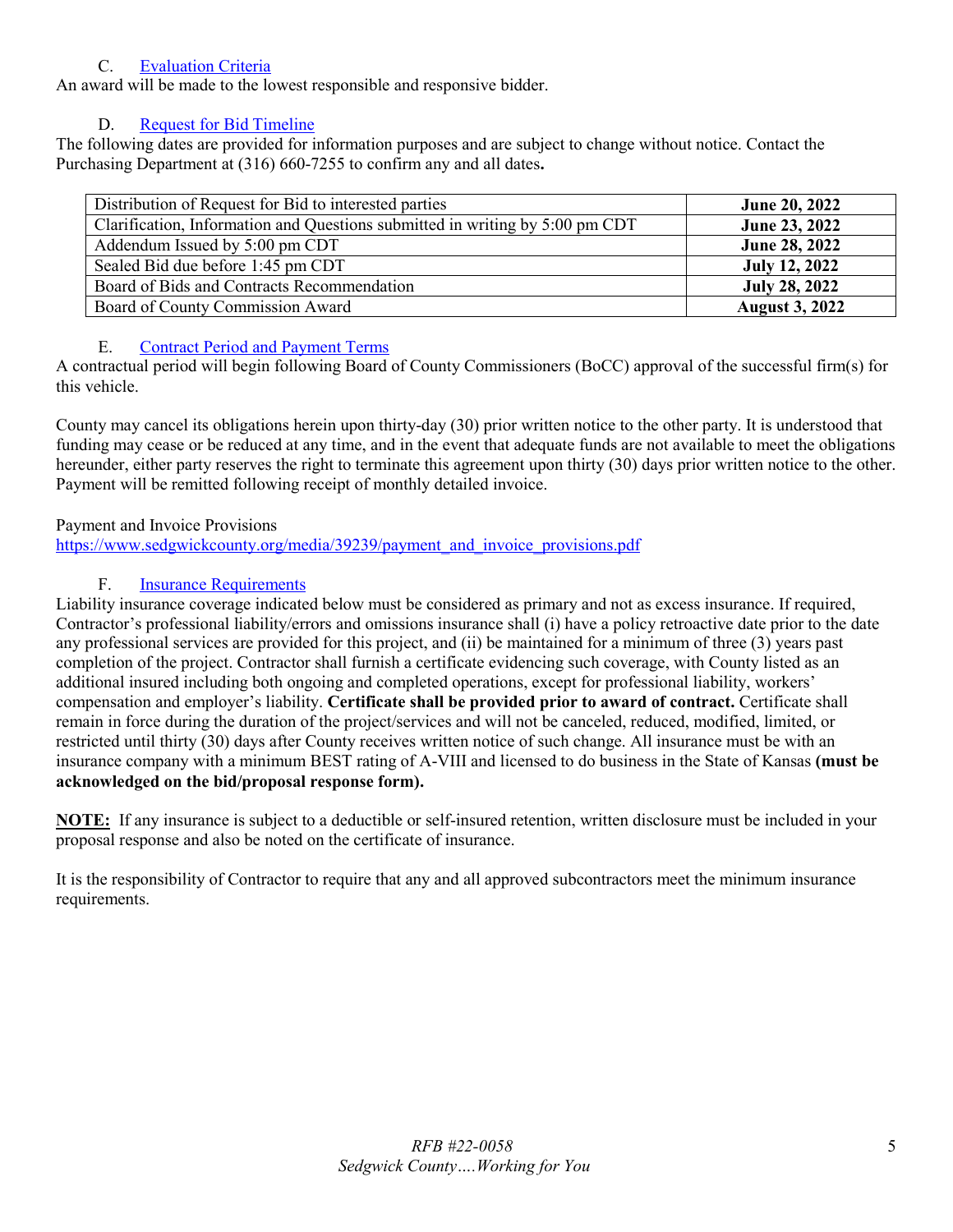| <b>Workers' Compensation:</b>                                                      |                |  |  |  |
|------------------------------------------------------------------------------------|----------------|--|--|--|
| Applicable coverage per State Statutes                                             |                |  |  |  |
| <b>Employer's Liability Insurance:</b>                                             | \$500,000.00   |  |  |  |
| Commercial General Liability Insurance (on form CG 00 01 04 13 or its equivalent): |                |  |  |  |
| Each Occurrence                                                                    | \$1,000,000.00 |  |  |  |
| General Aggregate, per project                                                     | \$2,000,000.00 |  |  |  |
| Personal Injury                                                                    | \$1,000,000.00 |  |  |  |
| Products and Completed Operations Aggregate                                        | \$2,000,000.00 |  |  |  |
| <b>Automobile Liability:</b>                                                       |                |  |  |  |
| Combined single limit                                                              | \$500,000.00   |  |  |  |
| <b>Umbrella Liability:</b>                                                         |                |  |  |  |
| Following form for both the general liability and automobile                       |                |  |  |  |
| Required / $X$ Not Required                                                        |                |  |  |  |
| Each Claim                                                                         | \$1,000,000.00 |  |  |  |
| Aggregate                                                                          | \$1,000,000.00 |  |  |  |
| Professional Liability/ Errors & Omissions Insurance:                              |                |  |  |  |
| <b>Required</b> / $\underline{X}$ Not Required                                     |                |  |  |  |
| Each Claim                                                                         | \$1,000,000.00 |  |  |  |
| Aggregate                                                                          | \$1,000,000.00 |  |  |  |
| <b>Pollution Liability Insurance:</b>                                              |                |  |  |  |
| Required $/ \underline{X}$ Not Required                                            |                |  |  |  |
| Each Claim                                                                         | \$1,000,000.00 |  |  |  |
| Aggregate                                                                          | \$1,000,000.00 |  |  |  |

### *Special Risks or Circumstances:*

*Entity reserves the right to modify, by written contract, these requirements, including limits, based on the nature of the risk, prior experience, insurer, coverage, or other special circumstances.*

### G. [Indemnification](#page-1-11)

<span id="page-5-1"></span><span id="page-5-0"></span>To the fullest extent of the law, the provider, its subcontractor, agents, servants, officers or employees shall indemnify and hold harmless Sedgwick County, including, but not limited to, its elected and appointed officials, officers, employees and agents, from any and all claims brought by any person or entity whatsoever, arising from any act, error, or omission of the provider during the provider's performance of the agreement or any other agreements of the provider entered into by reason thereof. The provider shall indemnify and defend Sedgwick County, including, but not limited to, its elected and appointed officials, officers, employees and agents, with respect to any claim arising, or alleged to have arisen from negligence, and/or willful, wanton or reckless acts or omissions of the provider, its subcontractor, agents, servants, officers, or employees and any and all losses or liabilities resulting from any such claims, including, but not limited to, damage awards, costs and reasonable attorney's fees. This indemnification shall not be affected by any other portions of the agreement relating to insurance requirements. The provider agrees that it will procure and keep in force at all times at its own expense insurance in accordance with these specifications.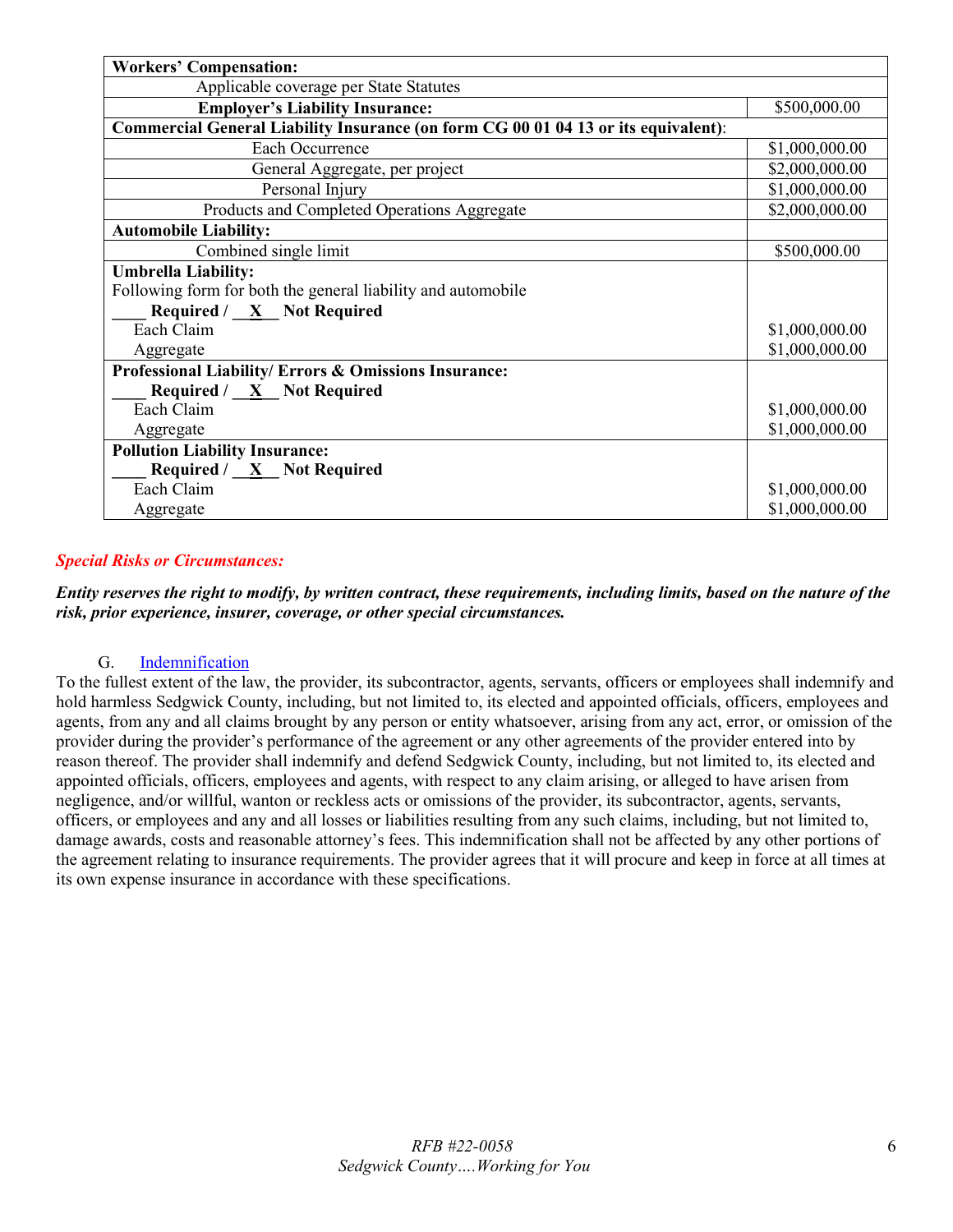### H. [Confidential Matters and Data Ownership](#page-1-12)

The successful bidder agrees all data, records and information, which the bidder, its agents and employees, which is the subject of this bid, obtain access, remains at all times exclusively the property of Sedgwick County. The successful proposer agrees all such data, records, plans and information constitutes at all times proprietary information of Sedgwick County. The successful bidder agrees that it will not disclose, provide, or make available any of such proprietary information in any form to any person or entity. In addition, the successful proposer agrees it will not use any names or addresses contained in such data, records, plans and information for the purpose of selling or offering for sale any property or service to any person or entity who resides at any address in such data. In addition, the successful proposer agrees it will not sell, give or otherwise make available to any person or entity any names or addresses contained in or derived from such data, records and information for the purpose of allowing such person to sell or offer for sale any property or service to any person or entity named in such data. Successful bidder agrees it will take all reasonable steps and the same protective precautions to protect Sedgwick County's proprietary information from disclosure to third parties as with successful proposer's own proprietary and confidential information. Proposer agrees that all data, regardless of form that is generated as a result of this Request for Bid is the property of Sedgwick County

### <span id="page-6-0"></span>I. [Bid Conditions](#page-1-13)

<https://www.sedgwickcounty.org/media/31339/bid-terms-conditions.pdf>

General Contract Provisions

http://www.sedgwickcounty.org/purchasing/pdf\_files/General%20Contractual%20Provisions.pdf

Mandatory Contract Provisions

<https://www.sedgwickcounty.org/media/31336/mandatory-contractual-provisions.pdf>

Independent Contractor

<https://www.sedgwickcounty.org/media/54780/independent-contractor-addendum.pdf>

Sample Contract

<https://www.sedgwickcounty.org/media/39236/sample-contract.pdf>

Federal Certifications Addendum Sedgwick County

[https://www.sedgwickcounty.org/media/59719/federal-certifications-addendum-updated-for-changes-to-ug-11-12-2020](https://www.sedgwickcounty.org/media/59719/federal-certifications-addendum-updated-for-changes-to-ug-11-12-2020-no-signature-line.pdf) [no-signature-line.pdf](https://www.sedgwickcounty.org/media/59719/federal-certifications-addendum-updated-for-changes-to-ug-11-12-2020-no-signature-line.pdf)

Suspension and Debarment

<https://www.sedgwickcounty.org/finance/purchasing/suspension-and-debarment/>

### <span id="page-6-1"></span>**VI. [Required Response Content](#page-1-14)**

Bid response should include the following:

- 1. Any exclusions clearly delineated.
- 2. Completed and signed Bid Response Form.
- 3. Proof of insurance
- <span id="page-6-2"></span>4. Those responses that do not include all required forms/items may be deemed non-responsive.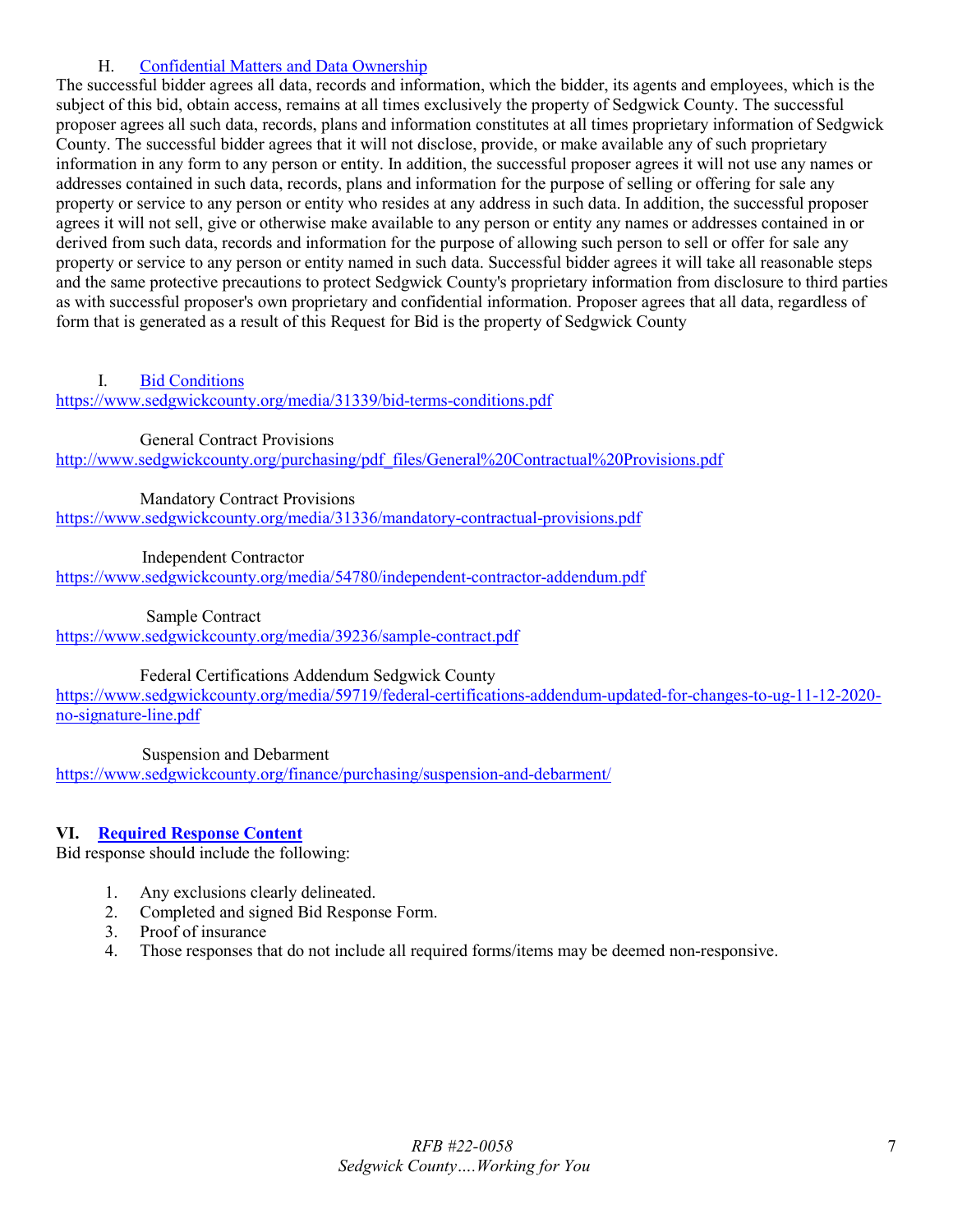### **REQUEST FOR BID RFB #22-0058 2023 CARGO VAN**

| The undersigned, on behalf of the Bidder, certifies that: (1) this offer is made without previous understanding, agreement or<br>connection with any person, firm, or corporation submitting a bid on the same project; $(2)$ is in all respects fair and without collusion<br>or fraud; (3) the person whose signature appears below is legally empowered to bind the firm in whose name the bidder is entered;<br>(4) they have read the complete Request for Bid and understands all provisions; (5) if accepted by the County, this bid is guaranteed as<br>written and amended and will be implemented as stated; and (6) mistakes in writing of the submitted bid will be their responsibility.<br>NAME |                                                                                              |  |                                                                                                                                                                                                                               |  |  |  |
|---------------------------------------------------------------------------------------------------------------------------------------------------------------------------------------------------------------------------------------------------------------------------------------------------------------------------------------------------------------------------------------------------------------------------------------------------------------------------------------------------------------------------------------------------------------------------------------------------------------------------------------------------------------------------------------------------------------|----------------------------------------------------------------------------------------------|--|-------------------------------------------------------------------------------------------------------------------------------------------------------------------------------------------------------------------------------|--|--|--|
| DBA/SAME                                                                                                                                                                                                                                                                                                                                                                                                                                                                                                                                                                                                                                                                                                      |                                                                                              |  |                                                                                                                                                                                                                               |  |  |  |
| CONTACT                                                                                                                                                                                                                                                                                                                                                                                                                                                                                                                                                                                                                                                                                                       |                                                                                              |  |                                                                                                                                                                                                                               |  |  |  |
|                                                                                                                                                                                                                                                                                                                                                                                                                                                                                                                                                                                                                                                                                                               |                                                                                              |  |                                                                                                                                                                                                                               |  |  |  |
|                                                                                                                                                                                                                                                                                                                                                                                                                                                                                                                                                                                                                                                                                                               | PHONE FAX HOURS                                                                              |  |                                                                                                                                                                                                                               |  |  |  |
|                                                                                                                                                                                                                                                                                                                                                                                                                                                                                                                                                                                                                                                                                                               |                                                                                              |  |                                                                                                                                                                                                                               |  |  |  |
|                                                                                                                                                                                                                                                                                                                                                                                                                                                                                                                                                                                                                                                                                                               |                                                                                              |  |                                                                                                                                                                                                                               |  |  |  |
|                                                                                                                                                                                                                                                                                                                                                                                                                                                                                                                                                                                                                                                                                                               | NUMBER OF LOCATIONS NUMBER OF PERSONS EMPLOYED                                               |  |                                                                                                                                                                                                                               |  |  |  |
| TYPE OF ORGANIZATION: Public Corporation Private Corporation Sole Proprietorship                                                                                                                                                                                                                                                                                                                                                                                                                                                                                                                                                                                                                              |                                                                                              |  |                                                                                                                                                                                                                               |  |  |  |
| Partnership Other (Describe): 1999. Contact Australian Contact Australian Contact Australian Contact Australian Contact Australian Contact Australian Contact Australian Contact Australian Contact Australian Contact Austral                                                                                                                                                                                                                                                                                                                                                                                                                                                                                |                                                                                              |  |                                                                                                                                                                                                                               |  |  |  |
| BUSINESS MODEL: Small Business _______ Manufacturer ________ Distributor _______ Retail                                                                                                                                                                                                                                                                                                                                                                                                                                                                                                                                                                                                                       |                                                                                              |  |                                                                                                                                                                                                                               |  |  |  |
|                                                                                                                                                                                                                                                                                                                                                                                                                                                                                                                                                                                                                                                                                                               |                                                                                              |  |                                                                                                                                                                                                                               |  |  |  |
| Not a Minority-Owned Business: Minority-Owned Business: (Specify Below)                                                                                                                                                                                                                                                                                                                                                                                                                                                                                                                                                                                                                                       |                                                                                              |  |                                                                                                                                                                                                                               |  |  |  |
|                                                                                                                                                                                                                                                                                                                                                                                                                                                                                                                                                                                                                                                                                                               |                                                                                              |  |                                                                                                                                                                                                                               |  |  |  |
| Native American (25) Other (30) (Please specify and the state of the state of the state of the state of the state of the state of the state of the state of the state of the state of the state of the state of the state of t                                                                                                                                                                                                                                                                                                                                                                                                                                                                                |                                                                                              |  |                                                                                                                                                                                                                               |  |  |  |
| Not a Woman-Owned Business:                                                                                                                                                                                                                                                                                                                                                                                                                                                                                                                                                                                                                                                                                   | <b>Woman-Owned Business:</b> (Specify Below)                                                 |  |                                                                                                                                                                                                                               |  |  |  |
|                                                                                                                                                                                                                                                                                                                                                                                                                                                                                                                                                                                                                                                                                                               |                                                                                              |  |                                                                                                                                                                                                                               |  |  |  |
|                                                                                                                                                                                                                                                                                                                                                                                                                                                                                                                                                                                                                                                                                                               | Asian Pacific-Woman Owned (60) Subcontinent Asian-Woman Owned (65) Hispanic Woman Owned (70) |  |                                                                                                                                                                                                                               |  |  |  |
| Native American-Woman Owned (75) Cther (Woman Owned) (80) Please specify                                                                                                                                                                                                                                                                                                                                                                                                                                                                                                                                                                                                                                      |                                                                                              |  |                                                                                                                                                                                                                               |  |  |  |
| ARE YOU REGISTERED TO DO BUSINESS IN THE STATE OF KS: Yes No                                                                                                                                                                                                                                                                                                                                                                                                                                                                                                                                                                                                                                                  |                                                                                              |  |                                                                                                                                                                                                                               |  |  |  |
| DUNS NUMBER: SAM NUMBER:                                                                                                                                                                                                                                                                                                                                                                                                                                                                                                                                                                                                                                                                                      |                                                                                              |  |                                                                                                                                                                                                                               |  |  |  |
| INSURANCE REGISTERED IN THE STATE OF KS WITH MINIMUM BEST RATING OF A-VIII: Yes No                                                                                                                                                                                                                                                                                                                                                                                                                                                                                                                                                                                                                            |                                                                                              |  |                                                                                                                                                                                                                               |  |  |  |
| $\Box$ Yes, I would like to be on the emergency vendor list.<br>$\Box$ No, I would not like to be on the emergency vendor list.<br>After Hours Phone #: Emergency Contact Name: After Hours Fax #:                                                                                                                                                                                                                                                                                                                                                                                                                                                                                                            |                                                                                              |  |                                                                                                                                                                                                                               |  |  |  |
| ACKNOWLEDGE RECEIPT OF ADDENDA: All addendum(s) are posted to our RFB/RFP web page and it is the<br>vendor's responsibility to check and confirm all addendum(s) related to this document.                                                                                                                                                                                                                                                                                                                                                                                                                                                                                                                    |                                                                                              |  |                                                                                                                                                                                                                               |  |  |  |
| NO. ______, DATED _________; NO. ______, DATED ________; NO. ______, DATED ___________                                                                                                                                                                                                                                                                                                                                                                                                                                                                                                                                                                                                                        |                                                                                              |  |                                                                                                                                                                                                                               |  |  |  |
| In submitting a response to this document, vendor acknowledges acceptance of all sections of the entire document and has<br>clearly delineated and detailed any exceptions.                                                                                                                                                                                                                                                                                                                                                                                                                                                                                                                                   |                                                                                              |  |                                                                                                                                                                                                                               |  |  |  |
|                                                                                                                                                                                                                                                                                                                                                                                                                                                                                                                                                                                                                                                                                                               |                                                                                              |  |                                                                                                                                                                                                                               |  |  |  |
| Print Name<br><u> 1980 - Johann Barbara, martin amerikan basal dan berasal dalam basal dalam basal dalam basal dalam basal dala</u>                                                                                                                                                                                                                                                                                                                                                                                                                                                                                                                                                                           |                                                                                              |  | Dated and the contract of the contract of the contract of the contract of the contract of the contract of the contract of the contract of the contract of the contract of the contract of the contract of the contract of the |  |  |  |